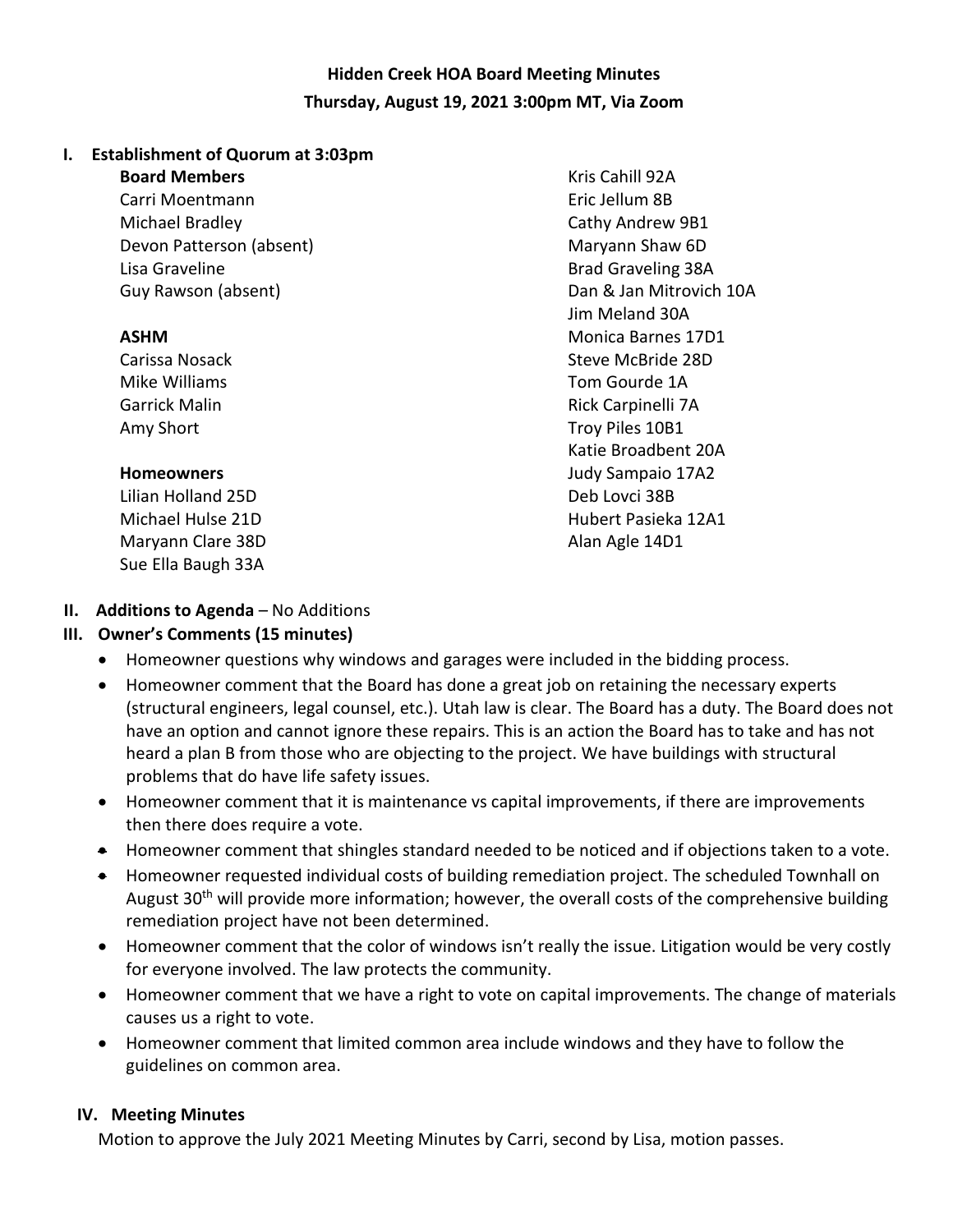#### **V. Management/Maintenance Report**

1. Completed/In Progress/Parking Report

#### Completed

- a. SavATree project
	- i. Stump removal September 10-13 after Blue Stakes marks for utility lines
- b. Hot tub pump and filter replacement
- c. Pond aerator to be replaced
- d. Algae and weed kill applied to pond
- e. Summit County continues to apply mosquito control to pond area
- f. Very little water entering the pond due to drought

### In Progress

- a. Exterior summer building remediation project coordination
- 2. Parking patrol
	- a. Counterfeit parking permits are being used by a homeowner's property manager. ASHM has rectified the matter directly with the property management company.
- 3. Routine maintenance
	- a. Pond
	- b. Daily pool/clubhouse cleaning
	- c. Violation sweeps
- 4. Preventative maintenance
	- a. Gutters-from the latest storm, one clogged downspout was discovered
- 5. Owner Registration Forms
	- a. 4 homeowners still need to fill out their forms
- 6. ARC Report
	- a. 14C1 interior work, admin approval in progress
	- b. 1B interior work, permit on door, in progress
	- c. 6A Deck expansion, began before moratorium, J2 to inspect
	- d. 8B Interior work, completed
	- e. 9A1 Interior work, unable to contact homeowner
	- f. 25D Door, painting completed
	- g. 25D Temporary privacy fence, moratorium
	- h. 27C Interior work, in progress. Windows under moratorium
	- i. 34B Interior work, awaiting homeowner request for inspection
	- j. 35B Concrete expansion, landscape timber installation in progress
	- k. 35B Interior work, awaiting homeowner request for inspection
	- l. 38A Interior work, doors paint completed. Attic skylights under moratorium
	- m. 26C interior work, in progress
	- n. 20A Deck project, Moratorium
	- o. 7A AC installation, in progress
	- p. 7A Deck project, homeowner reported leak cannot wait?
	- q. 4D Bathroom cosmetic, unable to access unit
	- r. 18B Interior work, in progress
	- s. 17D2 Windows, moratorium
	- t. 33B Hot Tub, AC unit, in progress
	- u. 12A2 Interior work, in progress
	- v. 24C Interior work, in progress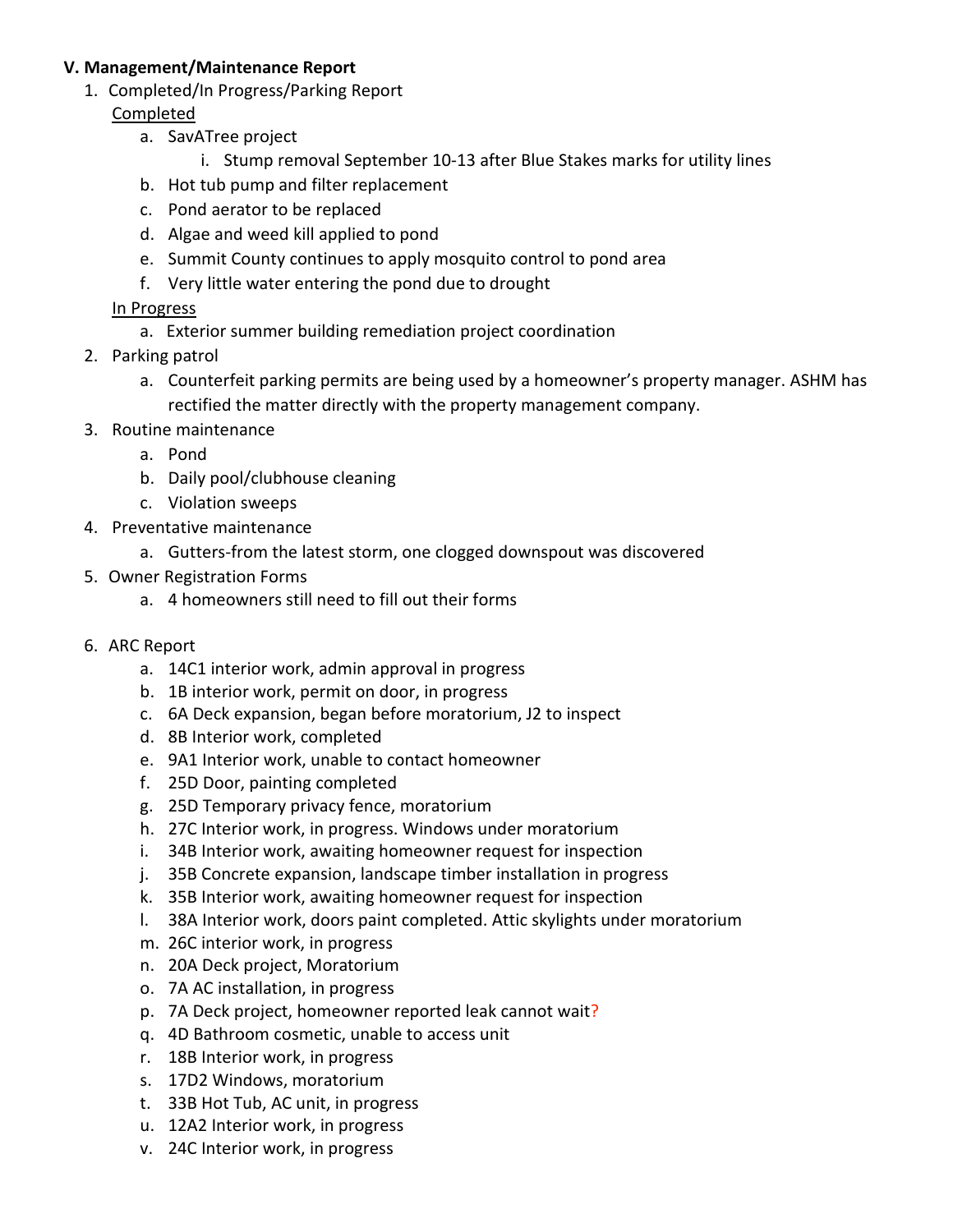# **V. Finance Report (June)**

- 1. Carissa provided the June report to the Board.
- 2. Late fees for the Special Assessment were waived if homeowners paid in full
- 3. June had 3 reinvestment fees collected
- 4. 3 Delinquent homeowners
- 5. No unplanned capital expenses

## **VII. Governance**

- 1. Ratify Email Actions
	- a. AIA Contract with Clearcut Building Solutions was unanimously approved (8/6) Motion to approve the AIA Contract by Michael, second by Lisa, motion passes
	- b. Independent second opinion regarding the Board's authority to levy assessments for completion of the comprehensive remediation of the building envelopes (7/28) Motion to approve the independent second opinion by Michael B, second by Lisa, motion passes
	- c. July ARC Standards Approval of Shingle Standard, Landmark CertainTeed Moire Black (has grey color tone to help with consistency of the colors) (8/16) Motion to approve the shingle standard by Michael B, second by Carri, motion passes
- 1. ARC Committee Report
	- a. Next meeting will be Wed. Sept  $8<sup>th</sup>$
	- b. One application for this month
- 2. Design Committee ad hoc sub-committee of ARC
	- a. Integrate the Design Committee with the ARC
		- i. Joe Kunzleman, Mackenzie Jellum, Lili Holland, Patty Harwood. Invited interested homeowners to reach out
- 3. Reserve Study
	- a. A 2018 Level 1 Reserve Study was never approved, and in 2020 Level 2 Reserve Study was never completed. Both studies stated that Hidden Creek's reserves are weak. A Reserve Study needs to be approved this year. It is critical to finalize this report, which will be used as a tool for budgeting and planning moving forward.
	- b. We can update the previous study, but with the new updated J2 reports, it might require a Level 3 Study
- 4. Finance Committee Report
	- a. Active members, Devon, Jeff Holland, Mackenzie Jellum. Investigating HOA loan, what it will mean for the HOA/Homeowner
	- b. Aug 9<sup>th</sup> Michael Laskey presented HOA loan options to the Board and the Committee
	- c. Aug 30<sup>th</sup> a Townhall is scheduled with homeowners to discuss HOA loan options for financing of the building envelope remediation project.
- 5. Rewrite Committee Report
	- a. Updating the outdated community documents (Declaration and Rules & Regulations)
	- b. First revised draft has been shared with the legal team and waiting to hear back
	- c. Working closely with the Lidar data to understand unit sizes (compared like units to like units).
	- d. Committee plans to present to community in September and receive feedback before final drafts are proposed to Board for approval on community ballot
- 6. Landscape Committee Report
	- a. The trees that were dying have been removed. Stump grinding to take place in September.